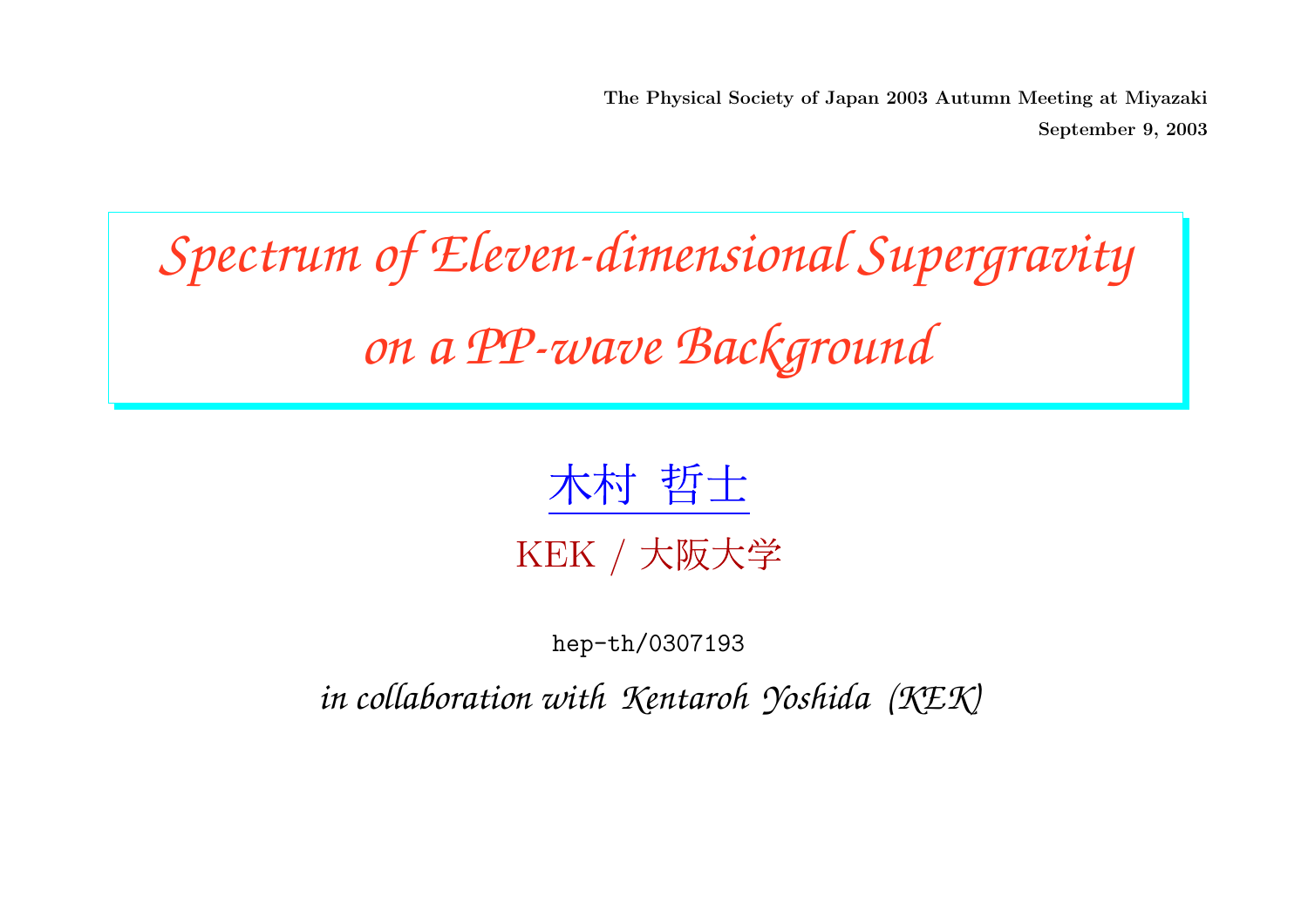*Introduction: Eleven-dimensional Supergravity*

*Lagrangian of eleven-dimensional supergravity (without torsion):*

$$
\begin{aligned} \mathcal{L} \; &= \; e\mathcal{R} - \frac{1}{2}e\,\overline{\Psi}_M\, \widehat{\Gamma}^{MNP}\, D_N\Psi_P - \frac{1}{48}e\, F_{MNPQ}\, F^{MNPQ} \\ &+ \frac{1}{192}e\,\overline{\Psi}_M\, \widetilde{\Gamma}^{MNPQRS}\, \Psi_N\, F_{PQRS} + \frac{1}{(144)^2}\varepsilon^{MNPQRSUVWXY}\, F_{MNPQ}\, F_{RSUV}\, C_{WXY} \end{aligned}
$$

# *Classical Field Equations*

$$
0 = \frac{1}{2}g_{MN}\mathcal{R} - \mathcal{R}_{MN} - \frac{1}{96}g_{MN}F_{PQRS}F^{PQRS} + \frac{1}{12}F_{MPQR}F_N^{PQR}
$$
  
\n
$$
0 = \hat{\Gamma}^{MNP}D_N\Psi_P - \frac{1}{96}\tilde{\Gamma}^{MNPQRS}\Psi_NF_{PQRS}
$$
  
\n
$$
0 = \nabla^Q \{eF_{QMNP}\} + \frac{18}{(144)^2}g_{MZ}g_{NK}g_{PL}\varepsilon^{ZKLQRSUVWXY}F_{QRSU}F_{VWXY}
$$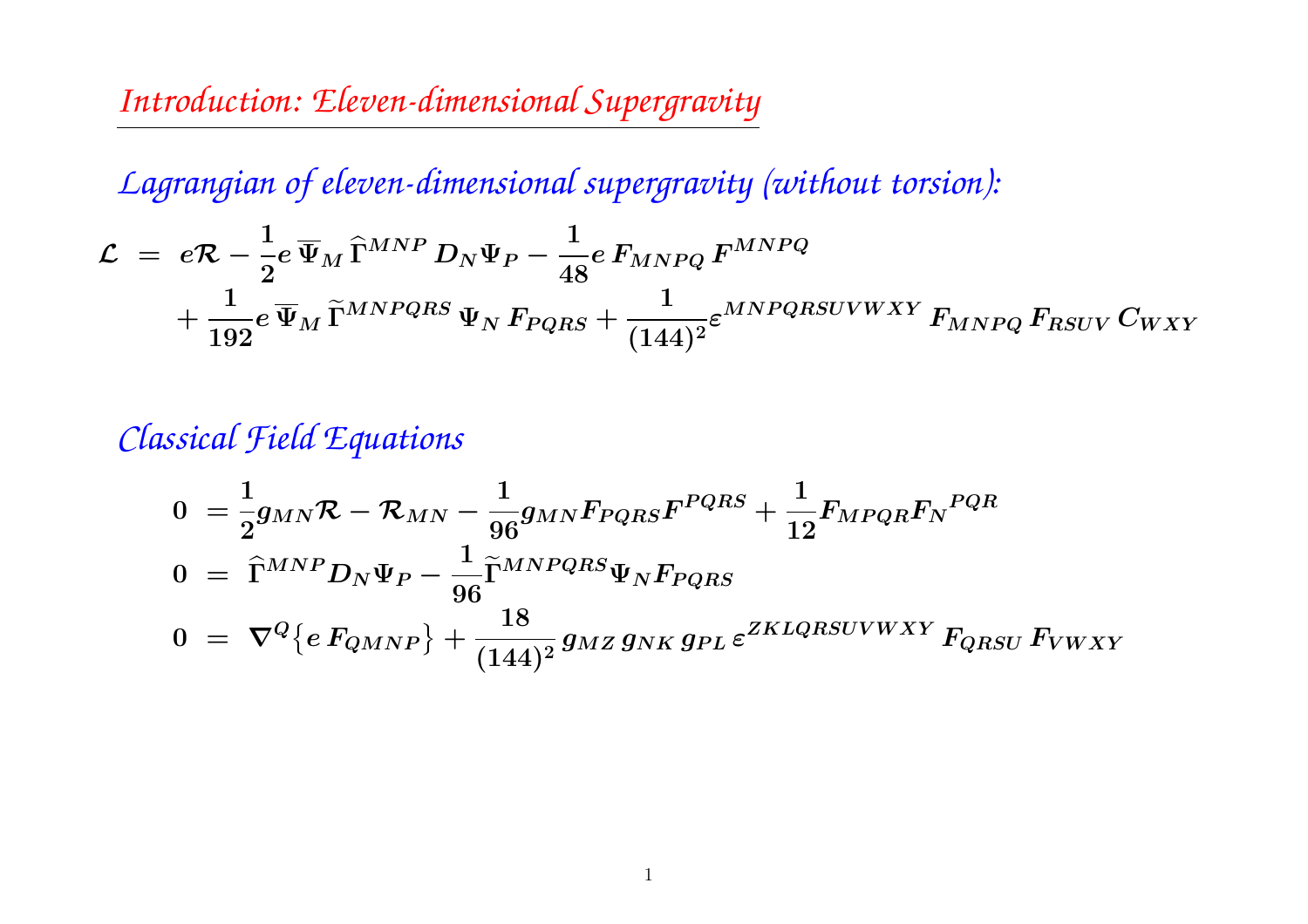# *Spectrum* on  $AdS_4 \times S^7$

$$
\Phi_{\mu\nu\cdot\cdot\cdot mn\cdot\cdot}(x,y)\,\,=\,\,\sum_{I}\phi^I_{\mu\nu\cdot\cdot\cdot}(x)\cdot Y^I_{mn\cdot\cdot\cdot}(y)
$$

| $d=11$          | $d=4\,\,(AdS_4)$  | spin             | $S^7$ $(SO(8))$                                                                     | number      |
|-----------------|-------------------|------------------|-------------------------------------------------------------------------------------|-------------|
| $g_{MN}(x,y)$   | $h_{\mu\nu}(x)$   | $\boldsymbol{2}$ | 1                                                                                   | $\mathbf 1$ |
|                 | $V^{[ij]}_\mu(x)$ | $\mathbf{1}$     | $K_{m}^{[ij]}(y)$                                                                   | 28          |
|                 | $S^{[ijkl]}(x)$   | $\bf{0}$         | $\left[ K_{(m}^{[ij} K_{n)}^{kl} - \frac{1}{9} g_{mn} K_{p}^{[ij} K^{kl]p} \right]$ | 35          |
| $C_{MNP}(x, y)$ | $P^{[ijkl]}(x)$   | $\boldsymbol{0}$ | $\langle \nabla_{[m} K_n^{[ij} \nabla_p K_n^{kl]} \rangle$                          | 35          |
| $\Psi_M(x,y)$   | $\psi^I_\mu(x)$   | 3/2              | $\eta^{I}(y)$                                                                       | 8           |
|                 | $\chi^{[IJK]}(x)$ | 1/2              | $\eta_m^{[IJK]}+\frac{1}{9}\widehat{\Gamma}_m\rlap{\hspace{0.02cm}/}{\eta}^{[IJK]}$ | 56          |
|                 |                   |                  |                                                                                     |             |

 $K_m^{[ij]}(y)$  : Killing vector  $(i=1,\cdots,8)$  $\eta^I(y)$  : Killing spinor  $(I = 1, \dots, 8)$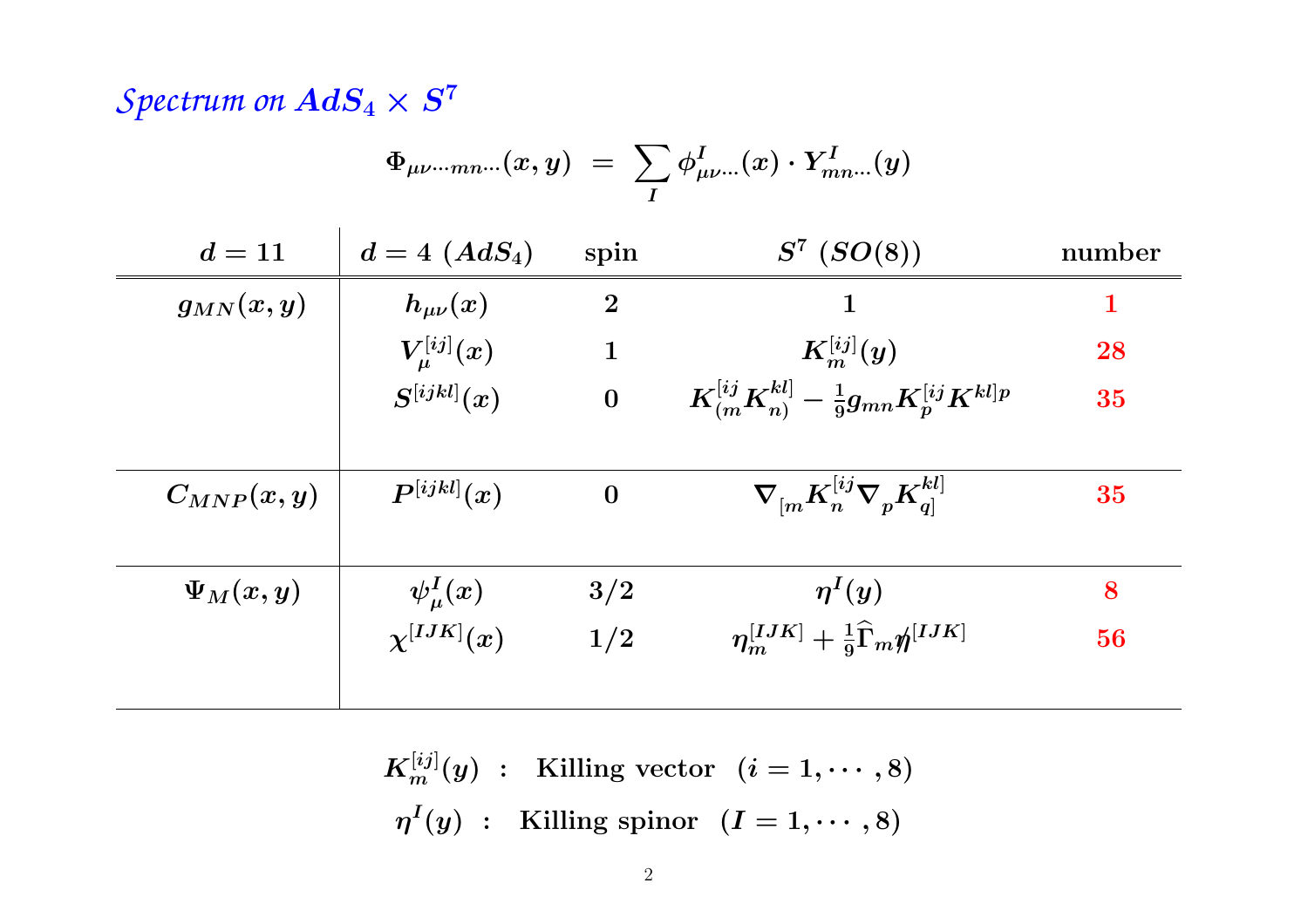### *Maximally Supersymmetric Spaces*



# Kowalski-Glikman Solution (PP-wave Background)

$$
\begin{array}{lcl} \mathrm{d}s^2&=&-2\mathrm{d}x^+\mathrm{d}x^-+G_{++}(\mathrm{d}x^+)^2+\sum\limits_{I=1}^9(\mathrm{d}x^I)^2 & & x^\pm&=&\displaystyle\frac{1}{\sqrt{2}}(x^0\pm x^{10})\\[3mm] G_{++}&=&-\Big[\Big(\frac{\mu}{3}\Big)^2\sum\limits_{\widetilde{I}=1}^3(x^{\widetilde{I}})^2+\Big(\frac{\mu}{6}\Big)^2\sum\limits_{I'=4}^9(x^{I'})^2\Big] & & \mu&=&F_{+123}\,\neq\,0 \end{array}
$$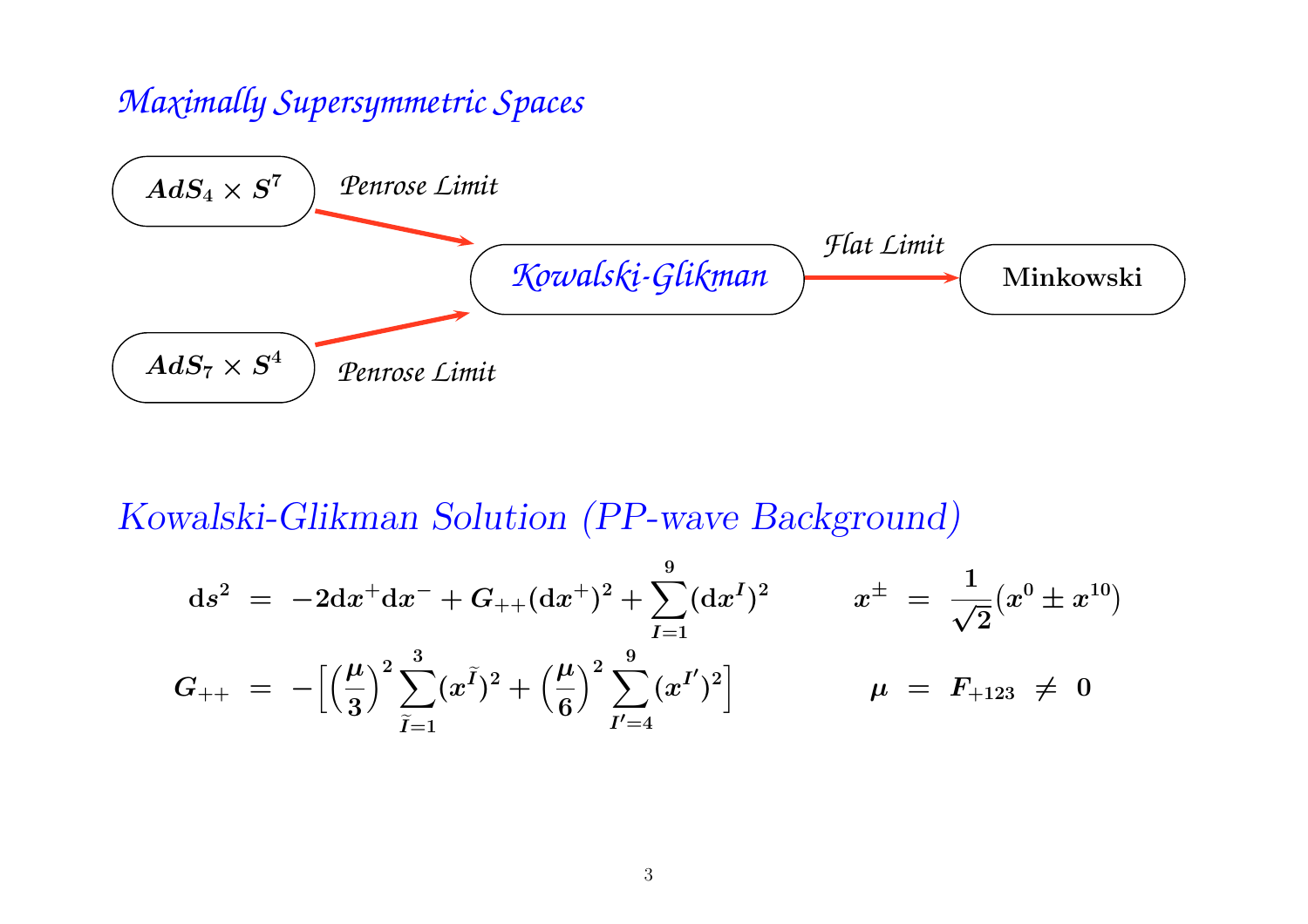#### *Hamiltonian*

We will encounter Klein-Gordon type equations of motion and have to evaluate its energy spectrum. Klein-Gordon type equation of motion for a field  $\phi(x)$ :

$$
\big( \Box - \alpha \, \mu \, i \partial_- \big) \phi(x^+,x^-,x^I) \; = \; 0
$$

 $\bm{\alpha}$  : arbitrary constant  $\qquad \quad \bm{x}^{+}:$  evolution parameter

We express the Hamiltonian  $H = i\partial_+$ :

$$
H = \frac{1}{3} \mu \sum_{\widetilde{I}} \overline{a}^{\widetilde{I}} a^{\widetilde{I}} + \frac{1}{6} \mu \sum_{I'} \overline{a}^{I'} a^{I'} + \frac{1}{2} \mu (2 - \alpha)
$$

Last term = zero-point energy  $\boldsymbol{E_{0}}$  of the system (eigenvalue of  $\boldsymbol{H})$ :

$$
E_0 \,\,=\,\, \frac{1}{2} \mu \, {\cal E}_0(\phi) \qquad \quad \ \ {\cal E}_0(\phi) \,\,=\,\, 2 - \alpha
$$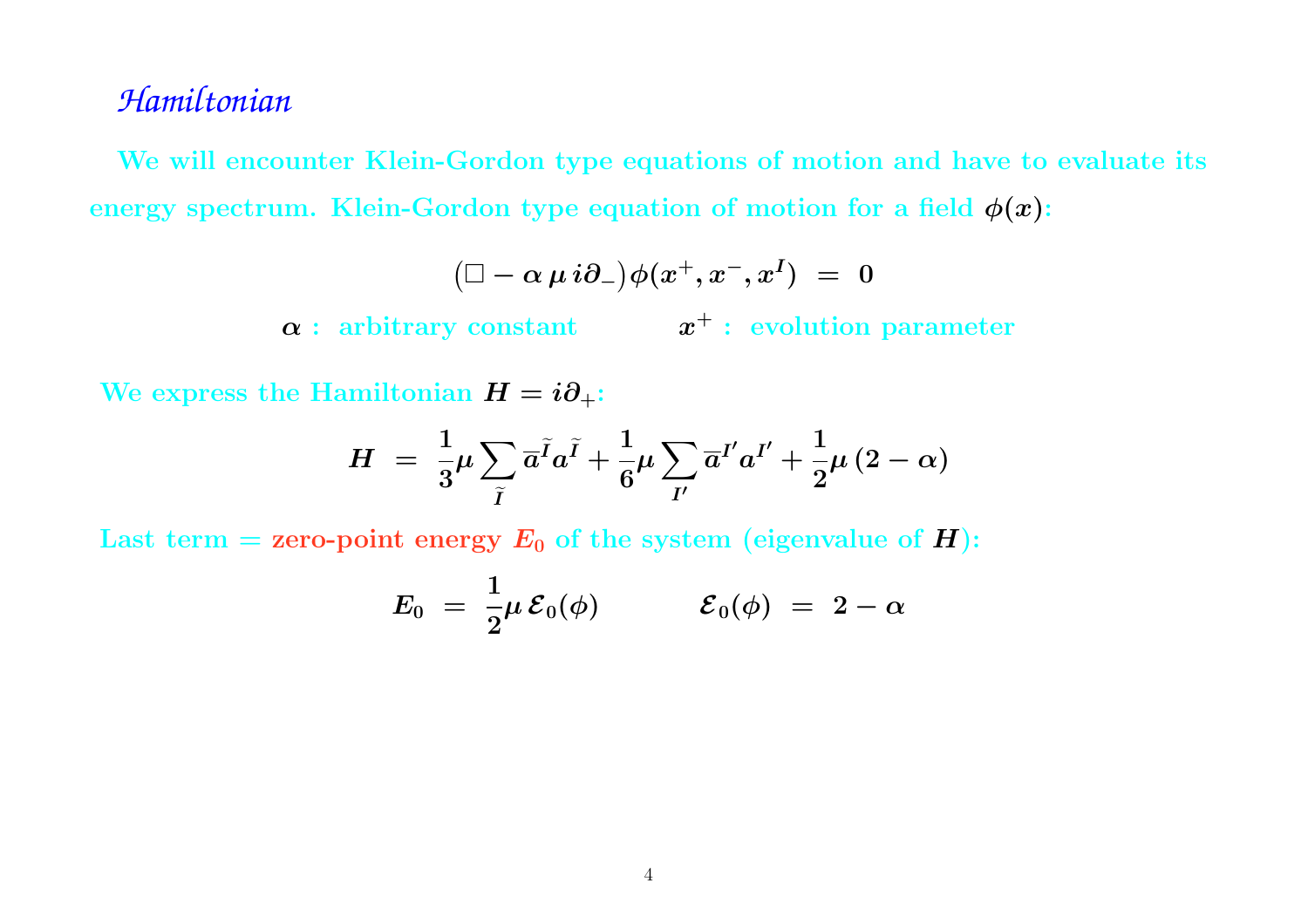# *Bosonic/Fermionic Spectrum*

Fluctuation fields are expanded around classical fields as follows:

$$
\begin{array}{lcl} g_{MN} & \rightarrow & g_{MN} + h_{MN} \qquad \qquad & g_{MN}: \text{ pp-wave background} \\\\ \Psi_M & \rightarrow & 0 + \psi_M \qquad \qquad & & \\ \phantom{\pi} & & & \\ \phantom{\pi} & & & \\ \phantom{\pi} & & & \\ \phantom{\pi} & & & \\ \phantom{\pi} & & & \\ \phantom{\pi} & & & \\ \phantom{\pi} & & & \\ \phantom{\pi} & & & \\ \phantom{\pi} & & & \\ \phantom{\pi} & & & \\ \phantom{\pi} & & & \\ \phantom{\pi} & & & \\ \phantom{\pi} & & & \\ \phantom{\pi} & & & \\ \phantom{\pi} & & & \\ \phantom{\pi} & & & \\ \phantom{\pi} & & & \\ \phantom{\pi} & & & \\ \phantom{\pi} & & & \\ \phantom{\pi} & & & \\ \phantom{\pi} & & & \\ \phantom{\pi} & & & \\ \phantom{\pi} & & & \\ \phantom{\pi} & & & \\ \phantom{\pi} & & & \\ \phantom{\pi} & & & \\ \phantom{\pi} & & & \\ \phantom{\pi} & & & \\ \phantom{\pi} & & & \\ \phantom{\pi} & & & \\ \phantom{\pi} & & & \\ \phantom{\pi} & & & \\ \phantom{\pi} & & & \\ \phantom{\pi} & & & \\ \phantom{\pi} & & & \\ \phantom{\pi} & & & \\ \phantom{\pi} & & & \\ \phantom{\pi} & & & \\ \phantom{\pi} & & & \\ \phantom{\pi} & & & \\ \phantom{\pi} & & & \\ \phantom{\pi} & & & \\ \phantom{\pi} & & & \\ \phantom{\pi} & & & \\ \phantom{\pi} & & & \\ \phantom{\pi} & & & \\ \phantom{\pi} & & & \\ \phantom{\pi} & & & \\ \phantom{\pi} & & & \\ \phantom{\pi} & & & \\ \phantom{\pi} & & & \\ \phantom{\pi} & & & \\ \phantom{\pi} & & & \\ \phantom{\pi} & & & \\ \phantom{\pi} & & & \\ \phantom{\pi} & & & \\ \phantom{\pi} & & & \\ \phantom{\pi} & & & \\ \phantom{\pi} & & & \\ \phantom{\pi} & & & \\ \phantom{\pi} & & & \\ \phantom{\pi} & & & \\ \phantom{\pi} & & & \\ \phantom{\pi} & & & \\ \phantom{\pi} & & & \\ \phantom{\pi} & & & \\ \phantom{\pi} & & & \\ \phantom{\pi} & & & \\ \phantom{\pi} & & & \\ \phantom
$$

#### ${\rm Constraints:}$

$$
\begin{array}{rcl} h_{-M} & = & h^{+N} & = & 0 \\ & & \psi_{-} & = & 0 \\ & & \mathcal{C}_{-NP} & = & 0 \end{array}
$$

light-cone gauge-fixing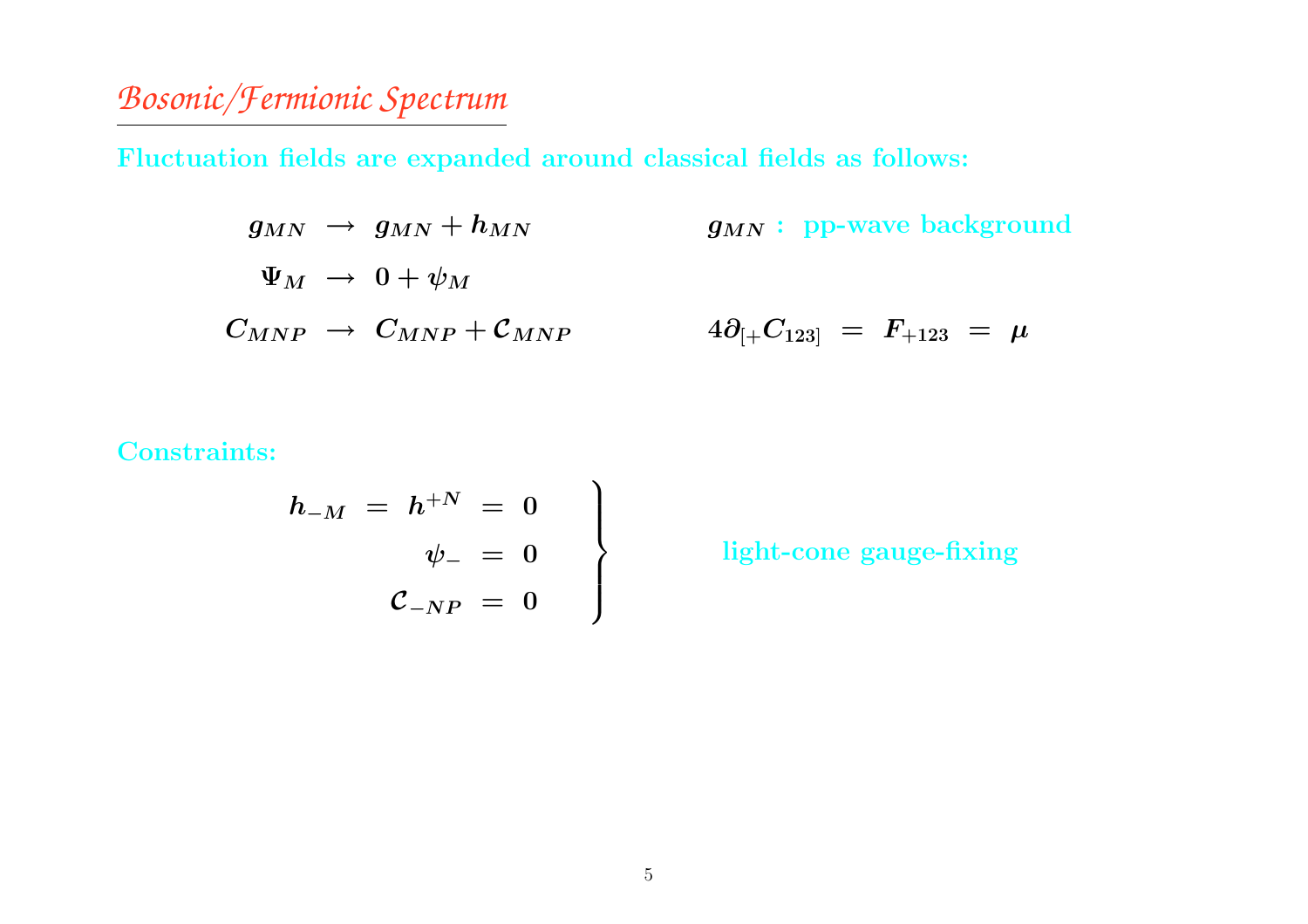#### *Bosonic Fields*

$$
0 = \Box \mathcal{C}_{\tilde{I}J'K'}
$$
\n
$$
0 = (\Box - \mu i \partial_-)H_{\tilde{I}J'}
$$
\n
$$
H_{\tilde{I}J'} = h_{\tilde{I}J'} + i \mathcal{C}_{\tilde{I}J'} \qquad \mathcal{C}_{\tilde{I}J'} = \frac{1}{2} \varepsilon_{\tilde{I}\tilde{K}\tilde{L}} \mathcal{C}_{\tilde{K}\tilde{L}J'}
$$
\n
$$
0 = (\Box - 2\mu i \partial_-)h
$$
\n
$$
0 = (\Box - 2\mu i \partial_-)h
$$
\n
$$
0 = (\Box - \mu i \partial_-) \mathcal{C}_{I'J'K'}^{\Theta}
$$
\n
$$
0 = \mathcal{C}_{I'J'K'} \qquad \mathcal{C}_{\tilde{I}J'} = \frac{i}{3!} \varepsilon_{I'J'K'L'M'N'} \mathcal{C}_{\tilde{L}'M'N'}^{\Theta}
$$
\n
$$
0 = \frac{1}{3!} \varepsilon_{I'J'K'L'M'N'} \mathcal{C}_{\tilde{L}'M'N'}^{\Theta}
$$

#### Now we have derived the spectrum:

| energy         | bosonic fields                                                                                      | degrees of freedom |
|----------------|-----------------------------------------------------------------------------------------------------|--------------------|
| 4              | $\bm{h}$                                                                                            |                    |
| 3              | ${\cal C}_{I^{\prime}J^{\prime}K^{\prime}}^{\oplus}$<br>$\overline{H}_{\widetilde{I}J'}$            | $18+10$            |
| $\overline{2}$ | $\mathcal{C}_{\widetilde{I}J'K'}$<br>$h_{\widetilde{I}\widetilde{J}}^{\perp}$<br>$h_{I'J'}^{\perp}$ | $45+5+20$          |
| 1              | $\mathcal{C}^{\ominus}_{I' J' K'}$<br>$H_{\widetilde{I}J'}$                                         | $18 + 10$          |
| 0              | $\bm{h}$                                                                                            |                    |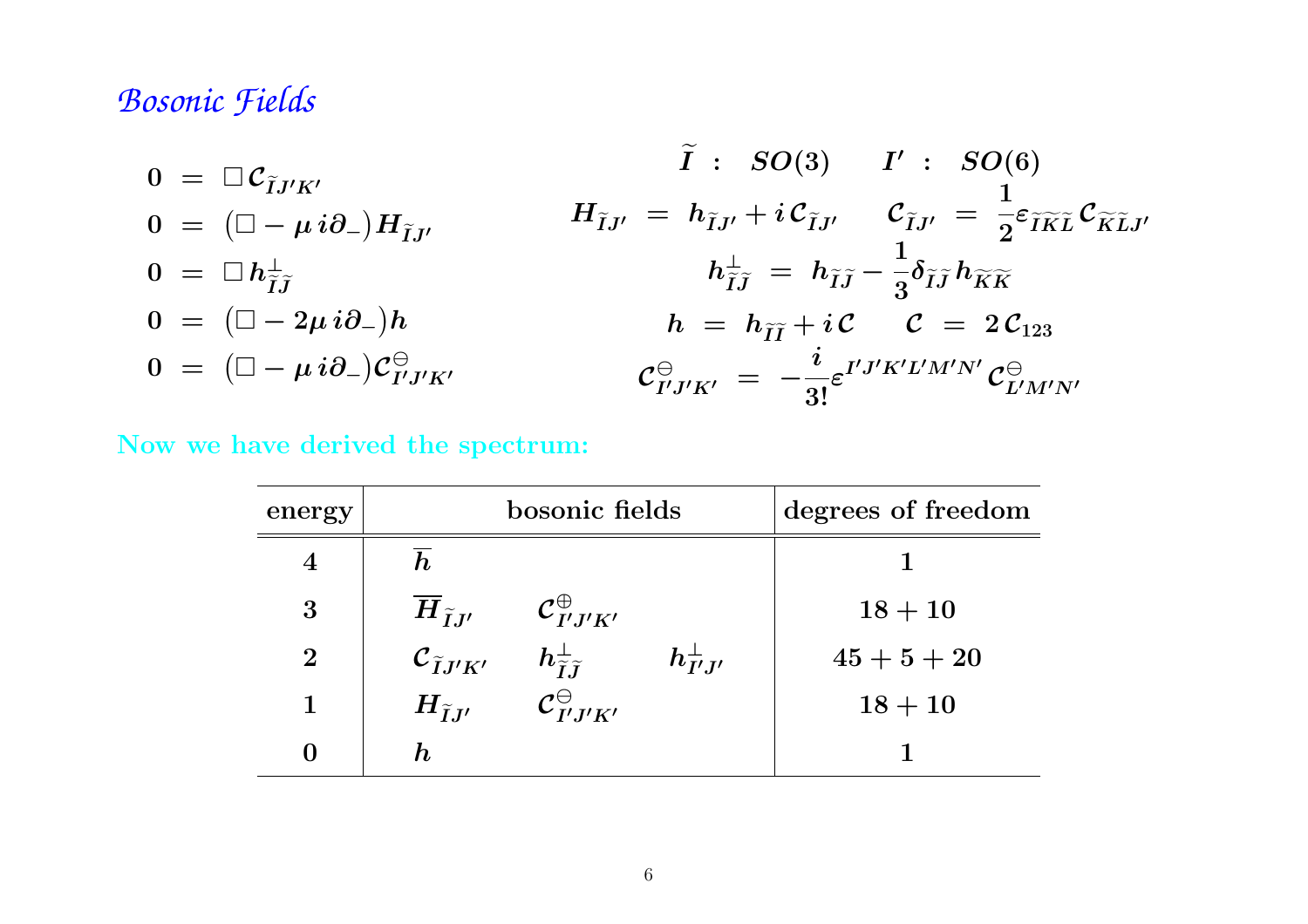# *Results*

| energy                  | bosons                                                                                        | fermions                                                                              | D.O.F.       |
|-------------------------|-----------------------------------------------------------------------------------------------|---------------------------------------------------------------------------------------|--------------|
| $\overline{\mathbf{4}}$ | $\overline{h}$                                                                                |                                                                                       | $\mathbf{1}$ |
| $7/2\,$                 |                                                                                               | $\boldsymbol{\psi}_{\text{L}}^{\oplus \parallel}$                                     | 8            |
| $\overline{\mathbf{3}}$ | $\overline{H}_{\tilde{I},I'}$ $\mathcal{C}_{I',I'K'}^{\oplus}$                                |                                                                                       | 28           |
| $5/2\,$                 |                                                                                               | $\psi^{\oplus\perp}_{\widetilde{I}\mathrm{R}}\quad \psi^{\oplus\perp}_{I'\mathrm{L}}$ | 56           |
| $\overline{2}$          | $\mathcal{C}_{\widetilde{I}J'K'}$ $h_{\widetilde{I}\widetilde{J}}^{\perp}$ $h_{I'J'}^{\perp}$ |                                                                                       | 70           |
| 3/2                     |                                                                                               | $\psi^{\oplus\perp}_{\widetilde{I}\mathrm{L}}\quad \psi^{\oplus\perp}_{I'\mathrm{R}}$ | 56           |
| $\mathbf{1}$            | $H_{\tilde{I}J'}$ $C_{I'J'K'}^{\ominus}$                                                      |                                                                                       | 28           |
| 1/2                     |                                                                                               | $\psi^{\oplus\parallel}_{\rm R}$                                                      | 8            |
| $\boldsymbol{0}$        | $\bm{h}$                                                                                      |                                                                                       | 1            |

Energy spectrum and degrees of freedom of physical modes in 11-dimensional supergravity on the pp-wave background.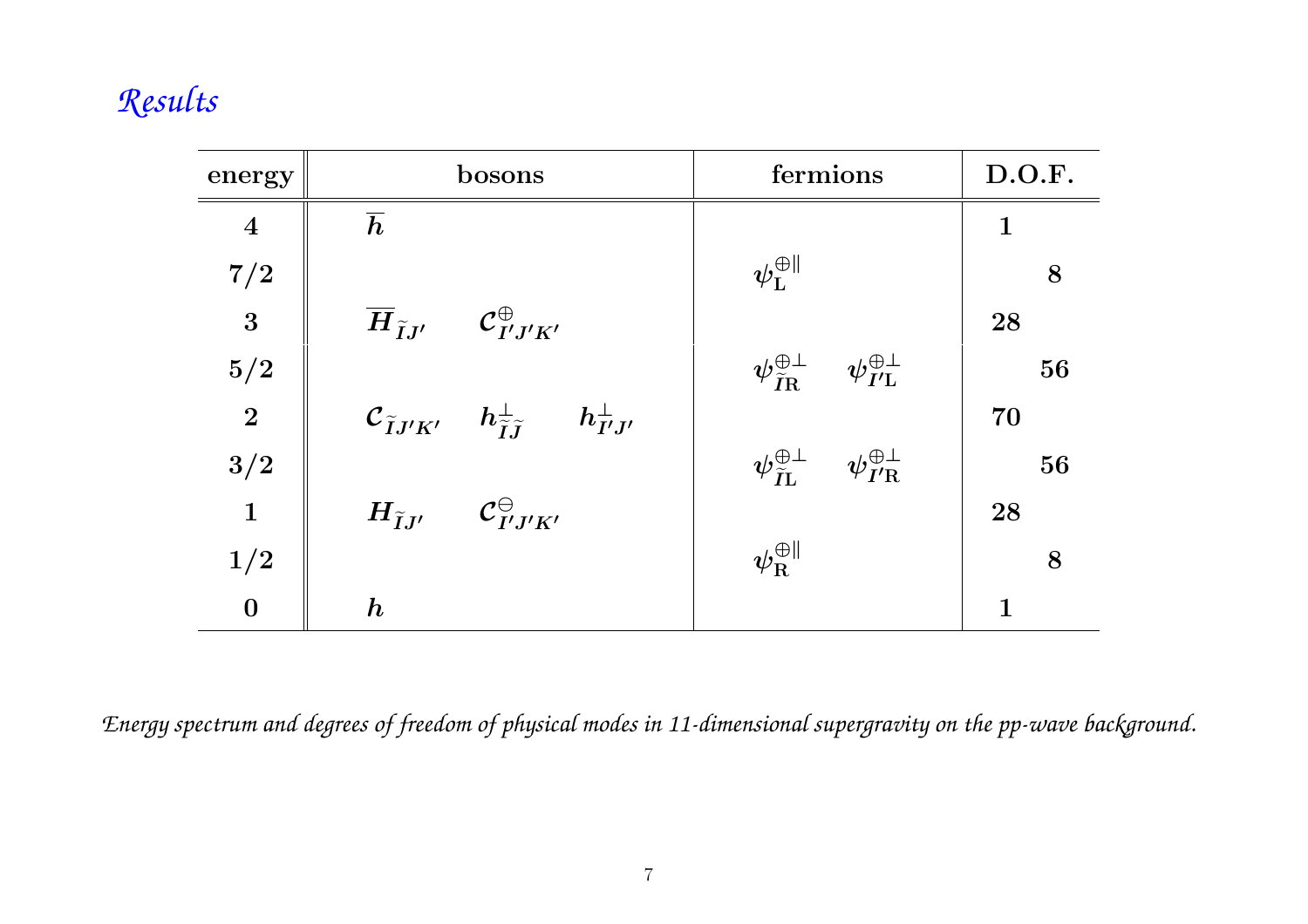*Discussions: Developments around 11-dimensional Theory*

11-dimensional Supergravity was born (1978)

Freund-Rubin ansatz, spontaneous compactification  $(AdS_{4(7)}\times S^{7(4)})~(\sim 1982)$ 

but, *Supergravity is Dead!* (by A.Salam, 1987)

Supermembrane in flat 11-dimensions (1988)

*unstable, continuous spectrum* (1989)



matrix model (supermembrane) revisited

supermembrane (matrix model) on PP-wave background (2002)

*Discretized Spectrum, Mass Gap, etc.* (2002)

⇓

*Supergravity revisited!!*